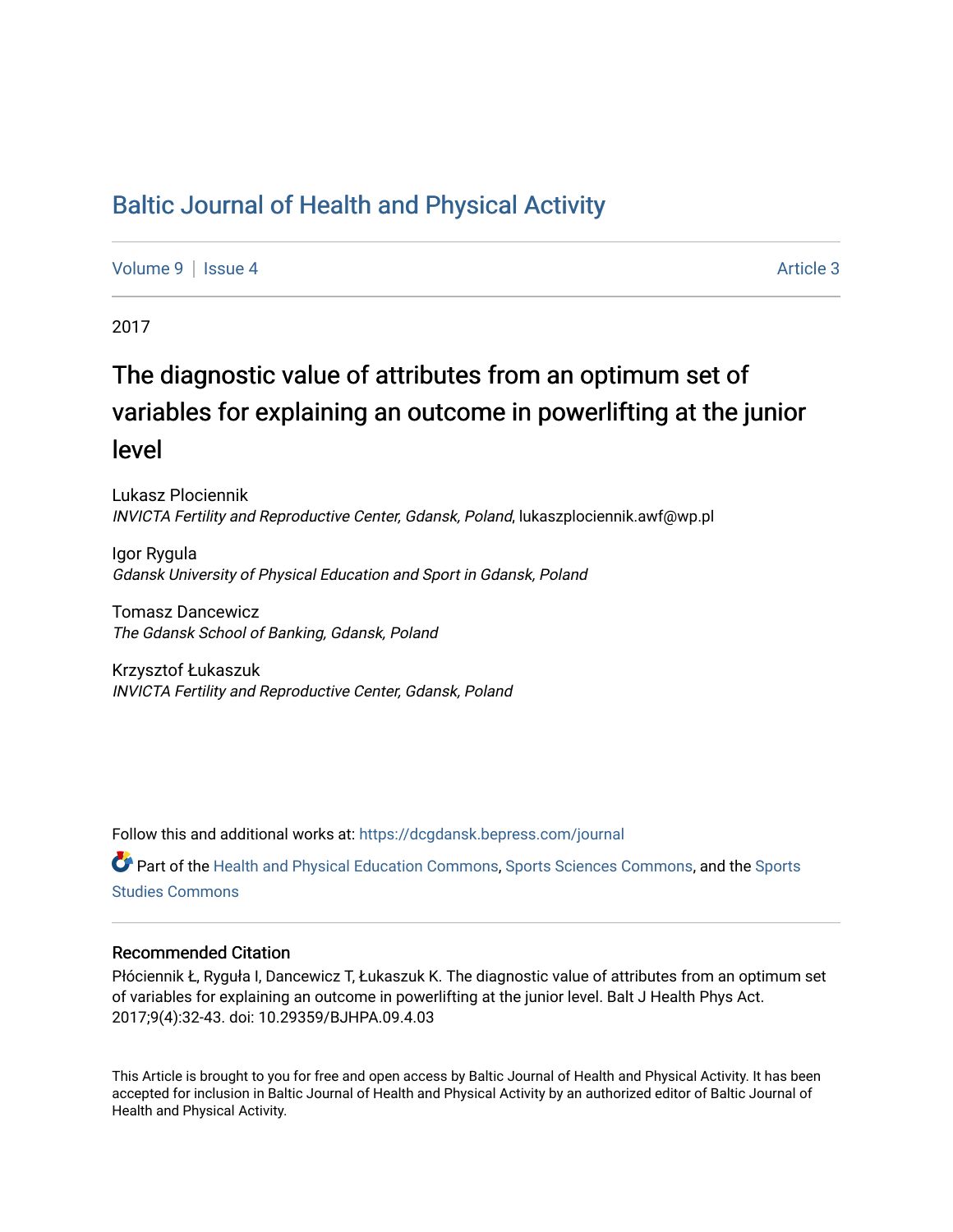**Authors' Contribution:**

**A** Study Design **B** Data Collection

- **C** Statistical Analysis
- **D** Data Interpretation
- **E** Manuscript Preparation
- **F** Literature Search
- **G** Funds Collection

ı

## **The diagnostic value of attributes from an optimum set of variables for explaining an outcome in powerlifting at the junior level**

**Łukasz Płóciennik1 ABCDEF, Igor Ryguła2 ABCDEF, Tomasz Dancewicz3 BEF, Krzysztof Łukaszuk1 CEF**

- <sup>1</sup> INVICTA Fertility and Reproductive Center, Gdansk, Poland
- 2 Gdansk University of Physical Education and Sport in Gdansk, Poland
- <sup>3</sup> The Gdansk School of Banking, Gdansk, Poland

| abstract                |                                                                                                                                                                                                                                                                                                                                                                                                                 |  |  |  |  |  |
|-------------------------|-----------------------------------------------------------------------------------------------------------------------------------------------------------------------------------------------------------------------------------------------------------------------------------------------------------------------------------------------------------------------------------------------------------------|--|--|--|--|--|
| <b>Background</b>       | The sport of powerlifting has been extensively studied, but there is lack of information<br>on an optimum list of features that explain performance in 19-20-years-old contestants.<br>Therefore, the study aimed at two research objectives: (1) to determine a minimum set<br>of attributes contributing the most information to an outcome; (2) to develop a biometric<br>model describing the sport result. |  |  |  |  |  |
| <b>Material/Methods</b> | The study group ( $n = 30$ ) consisted of athletes (aged 19.38 $\pm$ 0.84) competing in powerlifting.<br>Two methods for collecting information were used: observation and a diagnostic survey.<br>Analytical methods comprised the multiple regression and Hellwig's method.                                                                                                                                   |  |  |  |  |  |
| <b>Results</b>          | An analysis revealed that the optimum set of explanatory variables of the sport result in<br>powerlifting, at the junior level, consists of 9 features. The coefficient of determination<br>for the biometric model designed on their basis was 0.91. Integral capacity of selected<br>information carriers totaled 0.89.                                                                                       |  |  |  |  |  |
| <b>Conclusions</b>      | The axillary chest circumference at maximum inhalation has the highest information<br>content on an outcome in powerlifting at the junior level. An optimal model of sport<br>performance in young powerlifters explains variance in more than 68%.                                                                                                                                                             |  |  |  |  |  |
| Key words               | powerliftng, optimization, mathematical modeling, sports performance, Hellwig's algorithm                                                                                                                                                                                                                                                                                                                       |  |  |  |  |  |

| article details              |                                                                                                                                                                                                                                                                                                                                                                                                                                                                                                                                                                                                                                                                                                                                                                                                                                                               |  |  |  |  |  |
|------------------------------|---------------------------------------------------------------------------------------------------------------------------------------------------------------------------------------------------------------------------------------------------------------------------------------------------------------------------------------------------------------------------------------------------------------------------------------------------------------------------------------------------------------------------------------------------------------------------------------------------------------------------------------------------------------------------------------------------------------------------------------------------------------------------------------------------------------------------------------------------------------|--|--|--|--|--|
| <b>Article statistics</b>    | Word count: 4,056; Tables: 1; Figures: 2; References: 35                                                                                                                                                                                                                                                                                                                                                                                                                                                                                                                                                                                                                                                                                                                                                                                                      |  |  |  |  |  |
|                              | Received: October 2016; Accepted: September 2017; Published: December 2017                                                                                                                                                                                                                                                                                                                                                                                                                                                                                                                                                                                                                                                                                                                                                                                    |  |  |  |  |  |
| <b>Full-text PDF:</b>        | http://www.balticsportscience.com                                                                                                                                                                                                                                                                                                                                                                                                                                                                                                                                                                                                                                                                                                                                                                                                                             |  |  |  |  |  |
| Copyright                    | © Gdansk University of Physical Education and Sport, Poland                                                                                                                                                                                                                                                                                                                                                                                                                                                                                                                                                                                                                                                                                                                                                                                                   |  |  |  |  |  |
| Indexation:                  | Celdes, Clarivate Analytics Emerging Sources Citation Index (ESCI), CNKI Scholar (China National Knowledge<br>Infrastructure), CNPIEC, De Gruyter - IBR (International Bibliography of Reviews of Scholarly Literature in<br>the Humanities and Social Sciences), De Gruyter - IBZ (International Bibliography of Periodical Literature in<br>the Humanities and Social Sciences), DOAJ, EBSCO - Central & Eastern European Academic Source, EBSCO -<br>SPORTDiscus, EBSCO Discovery Service, Google Scholar, Index Copernicus, J-Gate, Naviga (Softweco, Primo<br>Central (ExLibris), ProQuest - Family Health, ProQuest - Health & Medical Complete, ProQuest - Illustrata: Health<br>Sciences, ProQuest - Nursing & Allied Health Source, Summon (Serials Solutions/ProQuest, TDOne (TDNet),<br>Ulrich's Periodicals Directory/ulrichsweb, WorldCat (OCLC) |  |  |  |  |  |
| <b>Funding:</b>              | This research received no specific grant from any funding agency in the public, commercial, or not-for-profit<br>sectors.                                                                                                                                                                                                                                                                                                                                                                                                                                                                                                                                                                                                                                                                                                                                     |  |  |  |  |  |
| <b>Conflict of interest:</b> | Authors have declared that no competing interest exists.                                                                                                                                                                                                                                                                                                                                                                                                                                                                                                                                                                                                                                                                                                                                                                                                      |  |  |  |  |  |
| <b>Corresponding author:</b> | Dr Łukasz Płóciennik; 80-392 Gdańsk, Malborska 6b/13; phone: 509957030; e-mail: lukaszplociennik.awf@wp.pl                                                                                                                                                                                                                                                                                                                                                                                                                                                                                                                                                                                                                                                                                                                                                    |  |  |  |  |  |
| <b>Open Access License:</b>  | This is an open access article distributed under the terms of the Creative Commons Attribution-Non-commercial<br>4.0 International (http://creativecommons.org/licenses/by-nc/4.0/), which permits use, distribution, and<br>reproduction in any medium, provided the original work is properly cited, the use is non-commercial and is<br>otherwise in compliance with the license.                                                                                                                                                                                                                                                                                                                                                                                                                                                                          |  |  |  |  |  |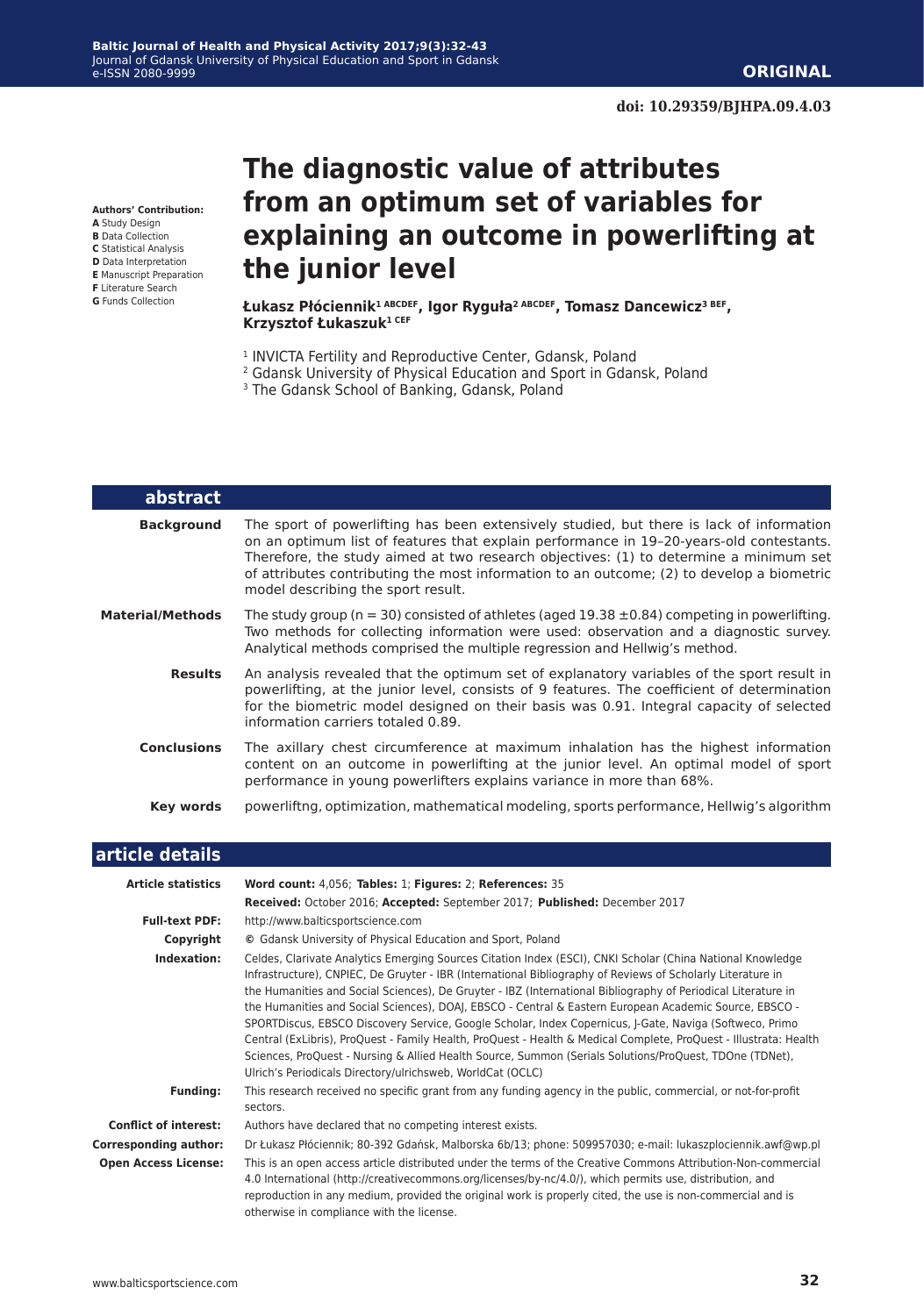## **introduction**

Powerlifting (PL) is a non-Olympic sports discipline which is expressed by Wilks's points. However, the number of possible dimensions characterizing performance at the junior level is immense. From a scientific point of view, such a situation gives a comprehensive starting point for the research on the extent of the effect of the most important attributes on the sport result using multivariate analyses (as in the information theory attributes can be either continuous or discrete – here and after the term attribute is used as equivalent to an information carrier and an independent variable – without considering the preexisting nature).

Comprehensive literature review concerning powerlifting indicates that it has been a subject of multivariate analyses. Among them there are general reports on the impact of technological advancements on the result [1], details of the structural dimensions of the powerlifters' bodies [2] as well as comments on the proper stretching [3] or vibration exercise with relation to sport performance [4]. Interesting are the studies of technique in PL [5, 6] and the values of selected muscles bio-potentials during its execution [7, 8].

This brief literature review points out the need to penetrate the scope of issues related to the effectiveness of the selection of athlete's attributes at different stages of the training process and to determine weights of independent variables (predictors) of the biometric regression model of a sport result in PL.

This need is even greater because Keogh et al. [2], Mayhew et al. [9,10] show that many studies were limited only to anthropometric variables, and PL was treated at levels of particular events and not as a whole. In the context of methodological assumptions given in literature and the scientific theory by Ryguła [11, 12] this means the need for further studies using complementary analytical tools that will help identify the characteristics in the optimal combination of variables of the biometric model and will extract predictors with the highest diagnostic value for young athletes practicing powerlifting. Therefore, the main objective of this study is to find the optimum set of predictors and on that basis to build a biometric model of regression of young athletes' sport result in powerlifting. From coaching practice perspective, a supplementary purpose is the use of the biometric model to diagnose a sports level of juniors practicing powerlifting.

Operationalization of the research objectives requires formulation of the following study problems:

- 1. Which of the analyzed parameters will form the optimum combination of explanatory variables in the biometric model for those practicing junior powerlifting?
- 2. Which of the distinguished variables have the highest diagnostic value in powerlifting in the junior category?
- 3. How much of the variance in the studied problem will be explained by the optimum set of attributes?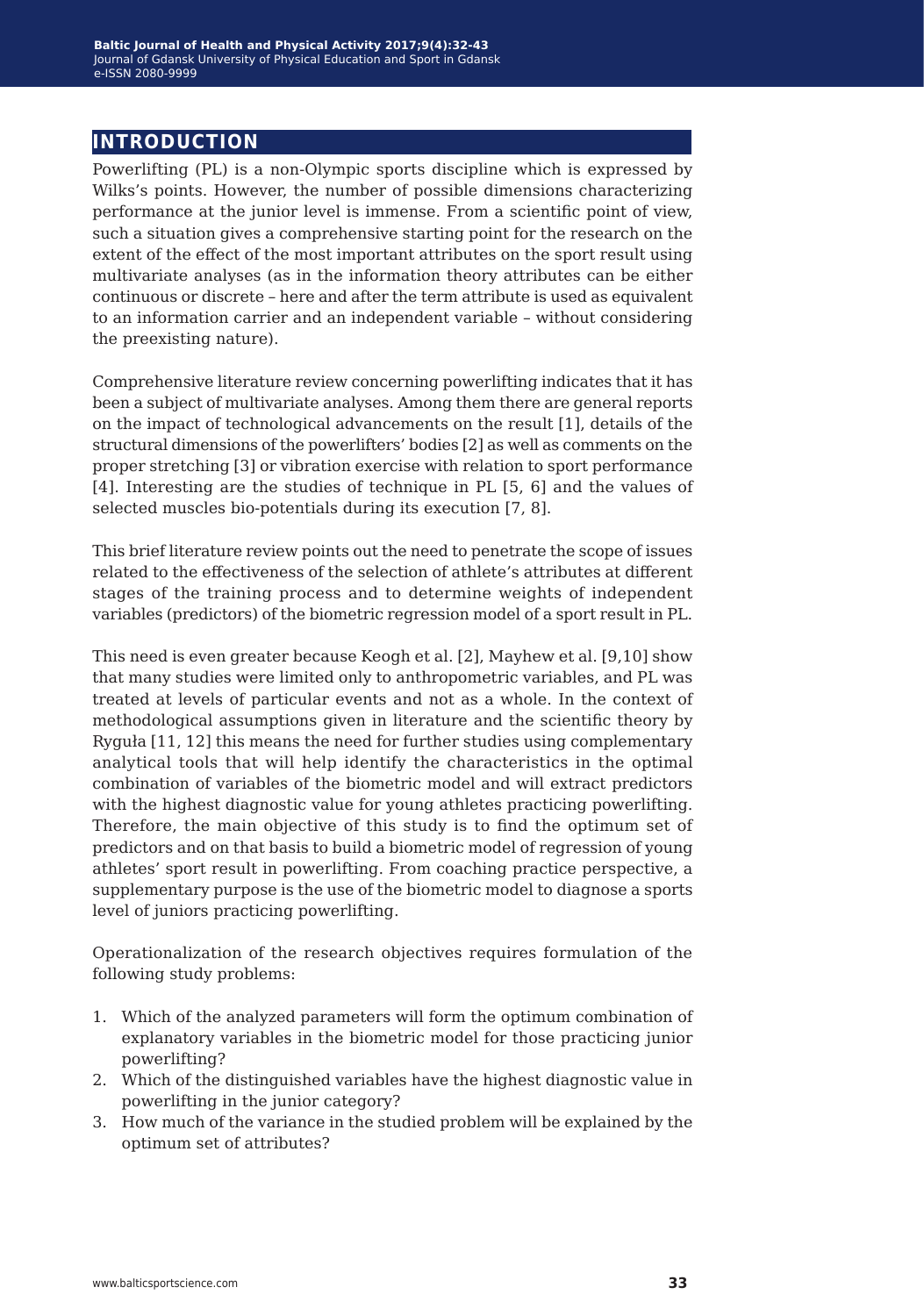Research questions stated above imply the following research hypotheses:

- 1. The optimum combination of information carriers will include characteristics of body composition, indicators of special physical fitness and movement technique.
- 2. Indicators of special physical fitness will show the highest diagnostic value in young powerlifters.
- 3. The coefficient of determination of the biometric model in the studied problem will be more than 0.68 points.

## **material and methods**

#### **participants**

A group of  $N = 30$  athletes practicing PL at the junior level (19-20-year-olds) were enrolled in the study. The subjects were selected by means of the technique of purposive sampling. Apart from the chronological age, the criteria for including a sportsman in the study were: at least 4 years' training experience in powerlifting, absence of chronic illnesses or inflammatory conditions.

The essential number of subjects was determined by the procedure proposed by Greń (1976). Each participant consented to participate in the research project. The studies were approved of by the Bioethical Committee for Scientific Research at the Regional Medical Chamber (reference number KB – 102/11).

#### **experimental design and procedures**

The participatory direct observation method was applied in the study. The basic techniques were the measurement and assessment of competitors' 49 personality traits. The dependent variable was the sports result (variable Y). It was expressed as an index of results of three events in PL in raw data and standardized values. The main use of standardized coefficients is to allow a comparison of the importance of different explanatory variables in multiple regression by presenting comparative effects of changing the independent variables by one standard deviation instead of by one unit of measurement. Achievements were registered in kilograms and then converted into points according to Wilks's formula [13]. The data on the independent variables  $(\mathrm{x}_\mathrm{i})$ were collected using the techniques and testing instruments described in detail below as in the previous work [14]. The research protocol consisted of 7 test and 7 retest days divided in two blocks –general and specific. During the first day, anthropometric measurements were made. In the course of two consecutive days a general fitness test (EUROFIT) and power tests of the whole body and of the upper limbs were carried out. On the fourth day, the efficiency of the cardiovascular system, the reaction time measurements and a psychological test (NEO-FFI) were carried out. This part of general testing was performed with an interval of 24 hours. Then a retest was carried out. Subsequently, the sport results were defined and special tests begun. Special speed was tested after 3 days' break from the measurement of the sports result, and after further two days, special endurance was assessed. As in the case of the general part of testing, after collecting the data from the second block of tests, with an interval of 48 hours, a retest was carried out. Measurements were performed during the transition period of training, in conditions of training routines, in the afternoon (3 PM), except for anthropometric measurements, performed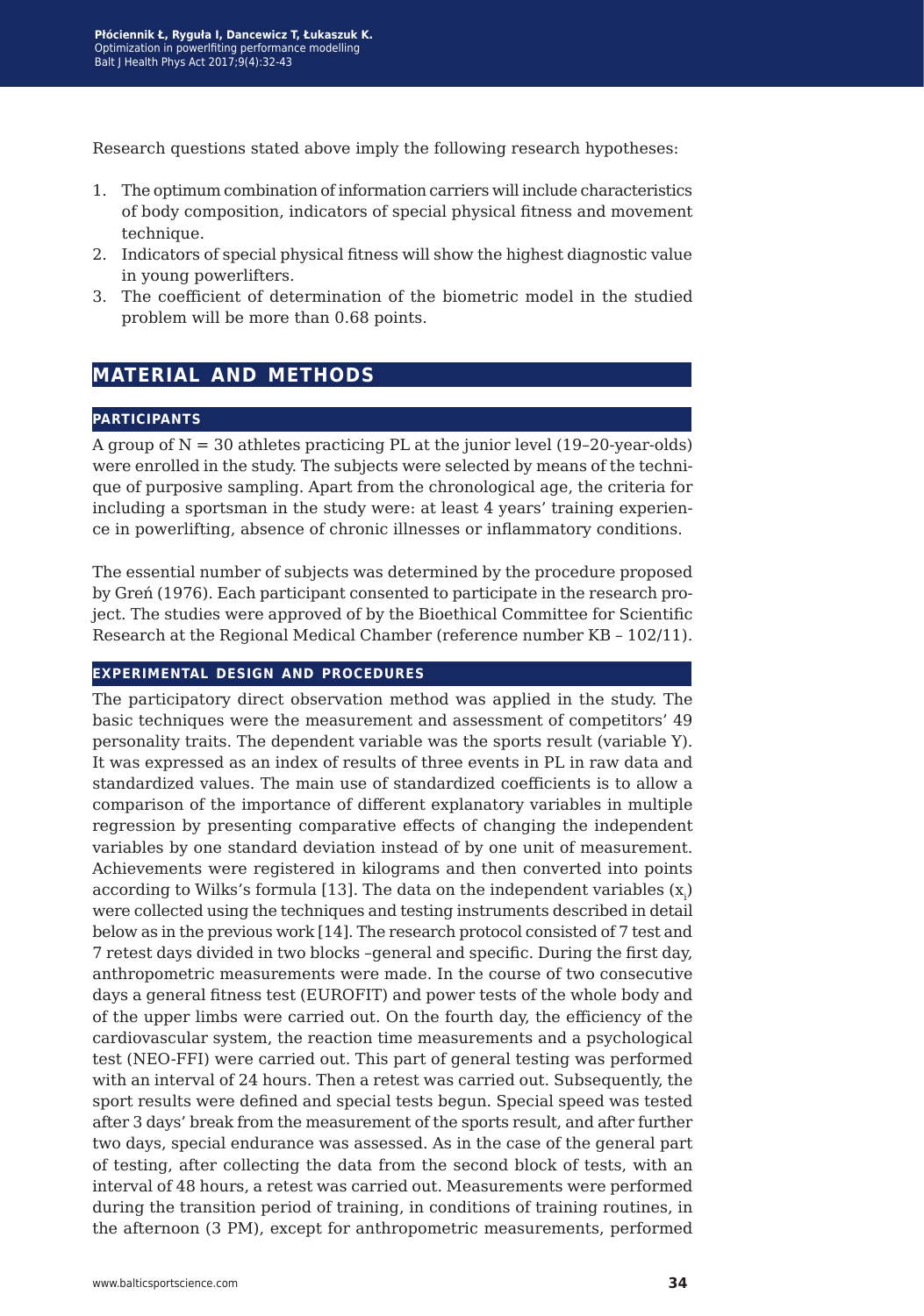in the morning, before breakfast. Each test was accompanied by a standard warm-up and discussion with a demonstration. Similarly to our earlier paper [14], independent variables were obtained by measuring the tested athletes' different characteristics in the areas outlined below:

#### **anthropometric measurements**

All competitors underwent basic anthropometric examinations including: (a) body mass and height. The height was measured to the nearest 0.1 cm with a portable stadiometer (Model 214, Seca Corp, Hanover, MD, USA) and the body mass to the nearest 0.1 kg with Tanita scales (model BC-418, Tanita Corp, Tokyo, Japan). Other features of the body composition were represented by the following measurement data: (a) biiliocristal breadth (ic-ic), biacromial breadth (a-a), transverse chest width (thl-thl), anterior-posterior chest depth (xi-ths); (b) the largest circumference of the arm, forearm, thigh, calf; (c) the length of the upper limb (a-da<sub>III</sub>), the lower limb (B-sy) and the trunk (sy-sst); (d) skinfold volume of fat on the back of the arm, on the thigh, on the shoulder, on the hip bone plate, on the abdomen. Measurements in this area were taken by the same person using the tools recommended by the International Society for the Advancement of Kinanthropometry (ISAK) and by applying the requirements of sport anthropometry [15]. The measured results, according to formulas and conversion factors published in the literature were used to determine the components of body mass and its indices, and proportions [10, 15, 16, 17].

#### **the measurement of status of maturity**

The status of biological maturity was a result calculated by the formula proposed by Mirwald et al. [18].

#### **the measurement of aerobic and anaerobic capacity**

The maximum oxygen uptake (aerobic capacity) was defined by McArdle's equation [19]:

$$
VO2 max = 65.81 - (0.1847 * HR)
$$

The maximum anaerobic work (MAW), as an expression of anaerobic–non–lactate capacity, was calculated as follows [20]:

#### $MAW =$  standing broad jump  $(cm) \times$  body mass  $(kg) \times$  gravity (G)

*The measurement of overall physical fitness*

The full EUROFIT test was applied with a standard procedure [21].

#### **the muscle power indices**

Muscle power is a valid component of sport performance in PL; therefore, diagnosis of only the lower body power, as described in EUROFIT, is insufficient for this research and should be expanded. We have employed:

- 1. BOMB throw [22] total body power
- 2. Chest pass [23] maximal upper body power

#### **the measurement of selected components of special physical fitness**

The number of movements made within 15 seconds in each of the three events of PL was the basis for the assessment of the specific speed. Rules for performing the trials were based on regulations of the International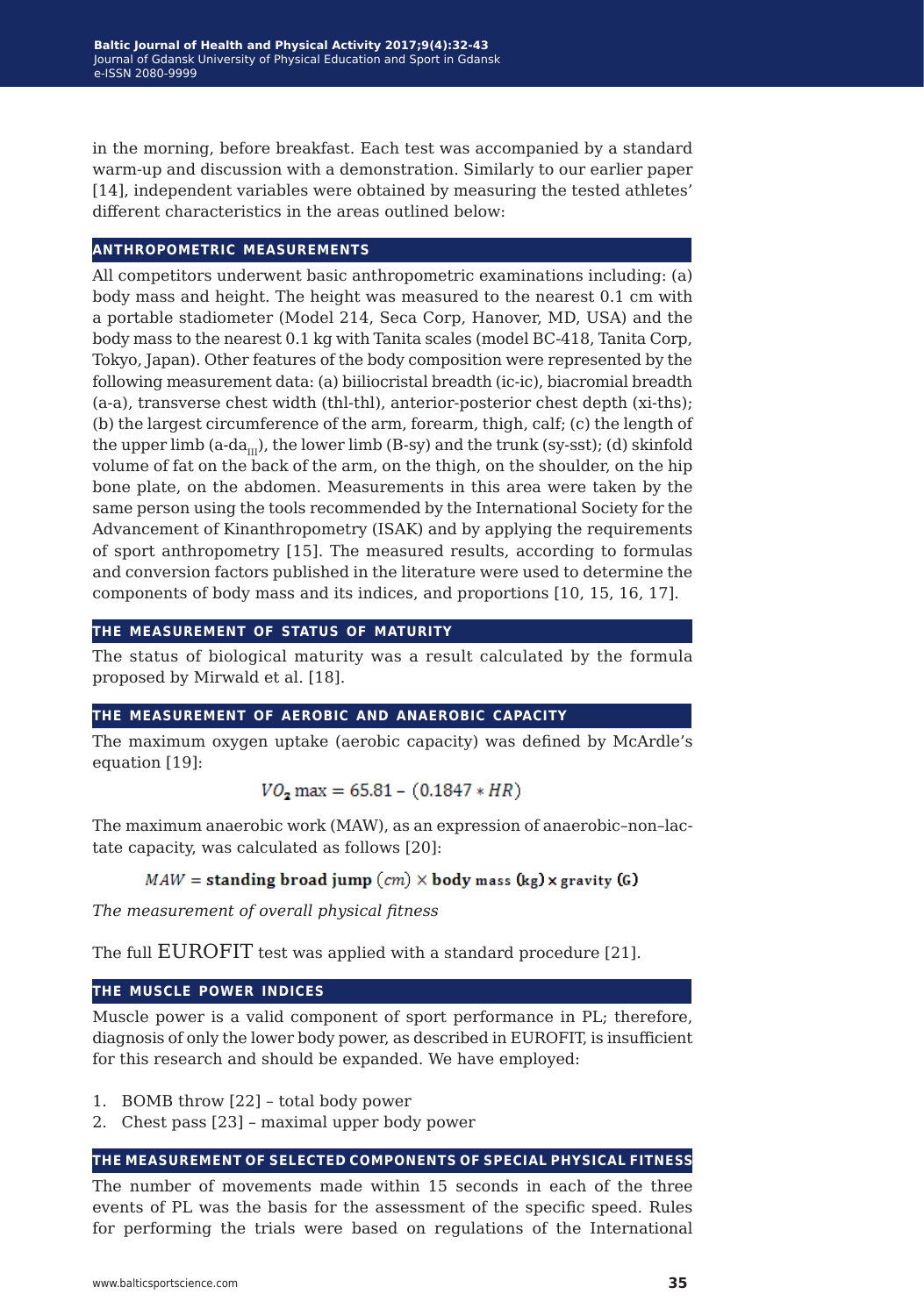Powerlifting Federation (IPF) and the TWB 5/15 test [24]. Athletes had three rounds in each event at their disposal. Rest between trials in successively tested athletes lasted as much time as athletes usually have to execute subsequent attempts in accordance with the rules of the Polish Association of Powerlifting. Weight used in test trials was left at the intensity of the initial weight of the TWB 5/15 test. The time was measured with an accuracy of 1/100 second with a standard electronic timer.

Special endurance was determined by counting subsequent repetitions in each of the PL events until exhaustion [25], using the IPF rules. Athletes carried out tests with a load of 70% RM (repetition maximum) [25]. After warming up, the subjects performed one attempt for each trial.

#### **the measurement of indices of technique**

The frequency of movements per time unit represented a determinant of the Indicator of Movement Technique I (IMT<sub>I</sub>). The Indicator reacted to changes in the frequency of movement and received information about an athlete's fatigue during the performance test. The best result of the specific speed test of each individual was subjected to evaluation:

average frequency of movements in 5 seconds from all PLevents +  $IMT<sup>I</sup> = \frac{average frequency of movements in 15 seconds from all PLevents}{P = 1000}$ 

The movement technique is correlated with an athlete's somatic and energetic potential. Thus, an index taking into account areas of the athlete's morphological and functional characteristics is an appropriate tool for its assessment. As required by PL, a suitable construction of the Indicator of Movement Technique II ( $IMT<sub>II</sub>$ ) was designed:

$$
IMT^{II} = \frac{mucle \; mass \; (kg)}{power \; of \; muscle \; of \; the \; lower \; body + power \; of \; muscle \; of \; the \; upper \; body}
$$

#### **the measurement of personality**

NEO-FFI Personality Inventory was used in the Polish version [26], based on the original inventory by Costa and McCrae [27]. Raw data of neuroticism, extraversion, openness to experience, agreeableness and conscientiousness were measured.

#### **the measurement of reaction time**

Reaction time was obtained with the use of computer tests [28].

The measurement of hemodynamic parameters:

Stroke volume (*SV*) was calculated according to Starr's concept:

*SV* =  $101 + (0.5 * systolic pressure) - (1.09 * diastolic pressure) - (0.61 * age)$ 

Cardiac output (*Q*) was calculated from Starr's formula:

 $Q = SV * HR$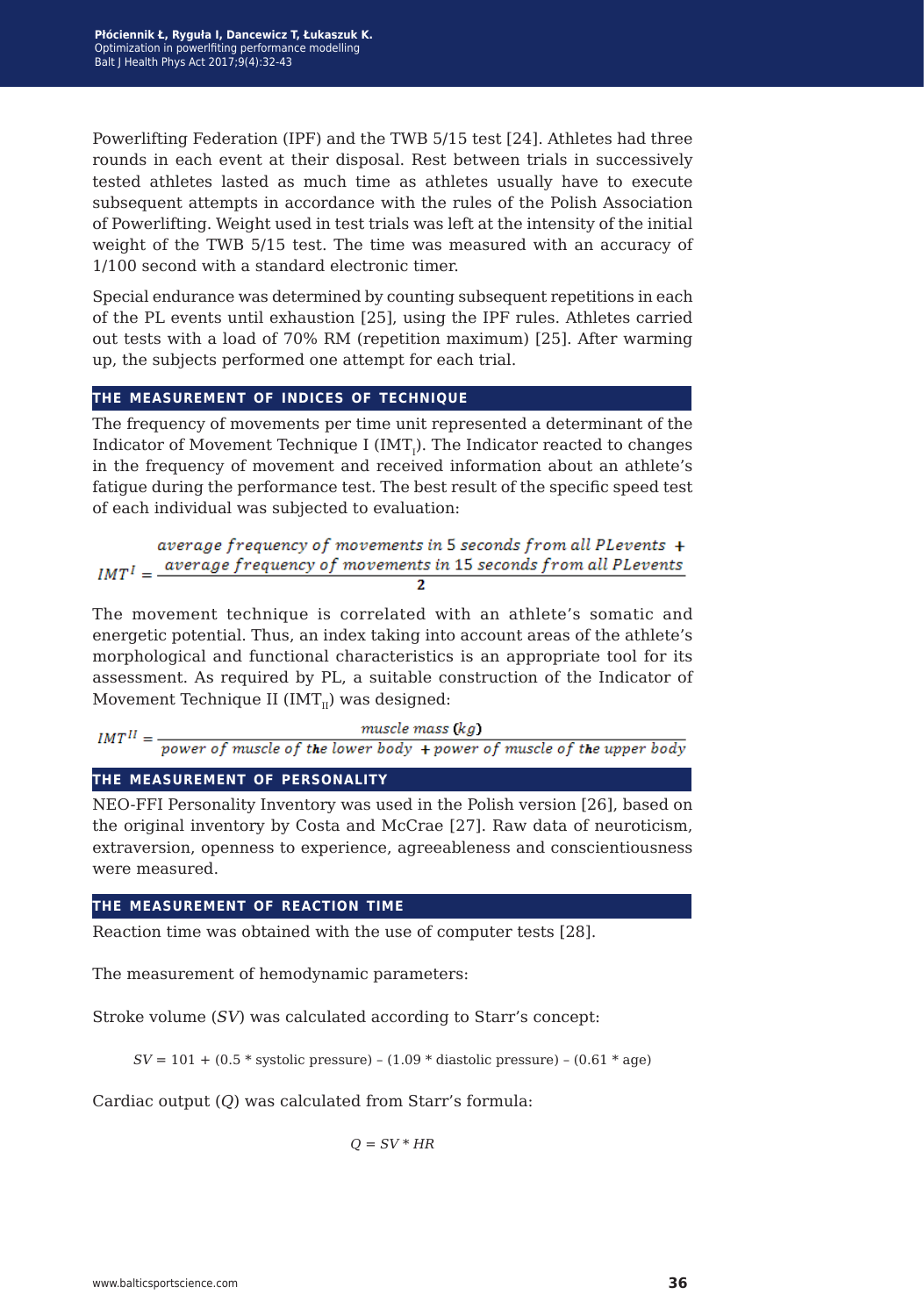The indicator of efficiency of restitution (IER) was calculated according to Klonowicz [29]:

$$
IER = \frac{HR_2 + HR_3}{HR_2 + HR_1}
$$

where  $HR_1$  – the heart rate before effort;  $HR_2$  – the heart rate in the first minute after effort;  $HR_{3}$  – the heart rate in the fifth minute after effort. For the needs of the trial subjects were burdened with physical effort in the form according to McArdle et al. [19].

Ultimately, the measurements of 49 characteristics were made that in the further part of our study served as 48 independent variables - xi, and one dependent variable Y. The structure of the variables we set in the model was  $RXn^nY^n$ , i.e. a multi-valued dependent variable  $(Y^n)$  and n multivalent independent variables  $(Xn<sup>n</sup>)$ . More details on testing the xi parameters have been presented previously in the study of Płóciennik and Ryguła [14].

#### **tools of statistical analysis**

In order to carry out statistical analysis of the studied athletes, basic statistical measurements, such as arithmetic means (M), standard deviations (SD), variation coefficients of (CV), kurtosis (Cu-3); skewness (S) and Pearson's coefficient of correlation (r) were calculated. In order to select the best set of predictors, Hellwig's algorithm was applied [30]. It is based on two equations:

$$
h_{j} = \frac{r_{oj}^{2}}{1 + \sum_{i \neq j}^{k} |r_{ij}|} \tag{1}
$$

where  $h_{\!_j}$  – the individual capacity of the i-<sup>th</sup> explanatory variable;  $r_{_{0j}}$  – correlation coefficient of the i-<sup>th</sup> explanatory variable with the dependent variable;  $r_{ii}$ -the linear correlation coefficient between the remaining explanatory variables; *H1* – integral capacity indicator of information sources to the combination. They are normalized:  $0 \le h \le 1$ ;  $0 \le H_1 \le 1$ , and unitless.

The structure of the biometric model was developed using a multi-dimensional function of regression. The test-retest reliability was calculated using Pearson's correlation coefficient. Statistical significance for each calculation was set at  $P \le 0.05$ . STATISTICA version 10 (StatSoft, Inc.) was used for statistical analyses.

#### **results**

The first step of the data processing was to verify the normal distribution of the analyzed variables  $(x_1-x_{40})$  shown in Table 1. Based on the calculated indices for skewness and kurtosis it was found that the distributions do not differ from a Gaussian density function. Subsequently, test-retest reliability was calculated using Pearson's correlation coefficient. Its range was from 0.81 (level of neuroticism) to 1.0 (resting heart rate). Therefore, robust univariate and multivariate parametric statistical analysis has been undertaken.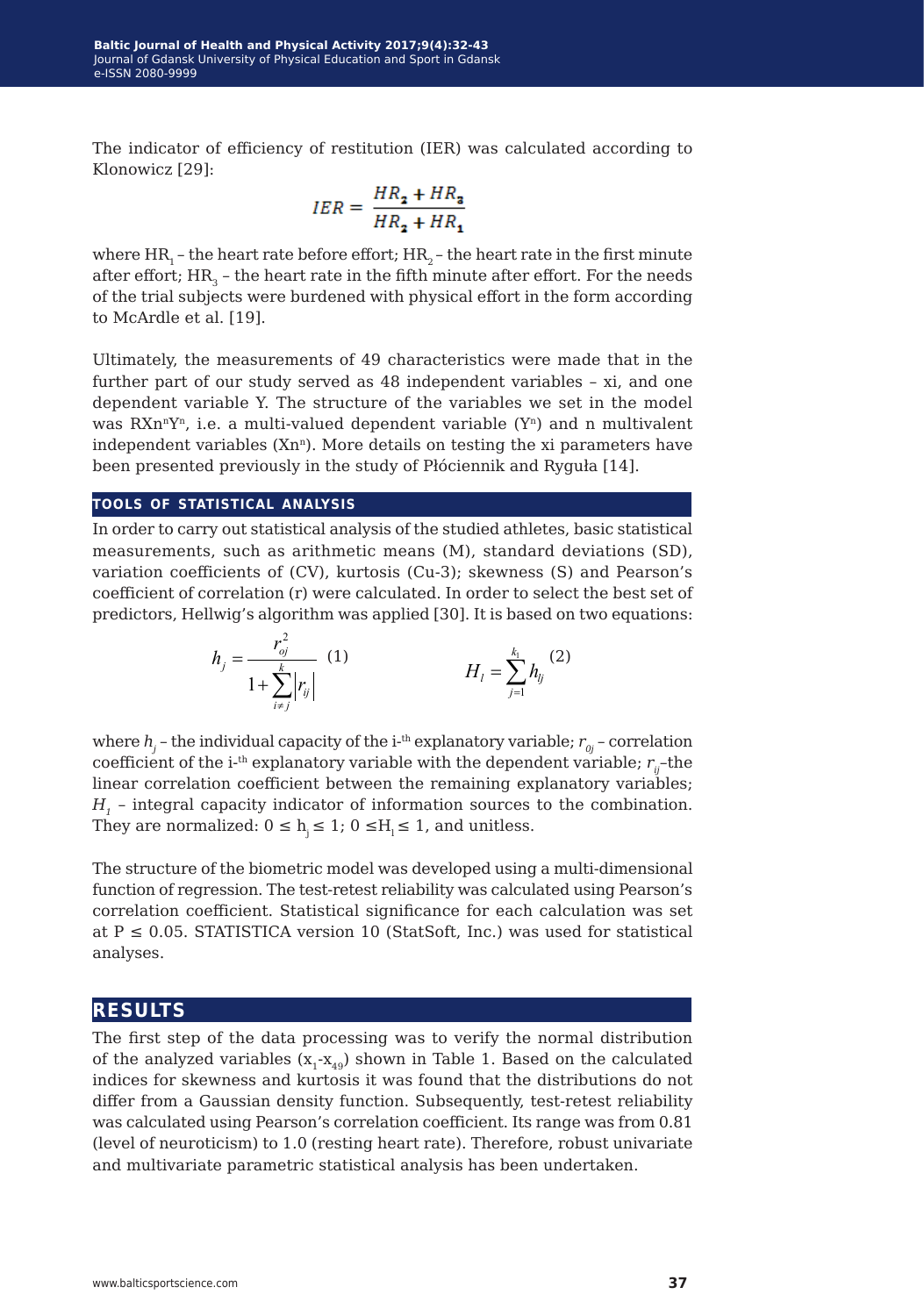#### Table 1. Descriptive characteristics of the tested variables

| Νo<br>x/Y      | Variables                                               | Units           | M       | <b>SD</b> | CV    | As      | $Cu-3$  |
|----------------|---------------------------------------------------------|-----------------|---------|-----------|-------|---------|---------|
| $\overline{1}$ | Age                                                     | years           | 19.38   | 0.84      | 4.36  | $-0.05$ | $-1.23$ |
|                | Height                                                  | cm              | 177.99  | 6.93      | 3.89  | 0.33    | 0.03    |
| $\frac{2}{3}$  | Body mass                                               | kg              | 83.43   | 11.12     | 13.33 | 0.58    | 0.44    |
| 4              | Quantity of muscle tissue                               | kg              | 52.18   | 7.49      | 14.36 | 0.07    | $-0.46$ |
| 5              | Percentage of muscle tissue                             | %               | 62.49   | 2.83      | 4.53  | 0.35    | $-0.09$ |
| $\overline{6}$ | Quantity of fat tissue                                  | kg              | 10.31   | 2.02      | 19.63 | 0.37    | $-0.29$ |
| 7              | Percentage of fat tissue                                | $\%$            | 12.34   | 1.60      | 12.99 | 0.10    | $-1.16$ |
| 8              | Total body water                                        | Г               | 47.61   | 4.27      | 8.96  | 0.45    | 0.39    |
| $\overline{9}$ | Body volume                                             | m <sup>3</sup>  | 0.13    | 0.02      | 15.42 | 0.44    | $-0.44$ |
| 10             | Body surface                                            | m <sup>2</sup>  | 2.03    | 0.16      | 7.84  | 0.32    | 0.56    |
| 11             | Axillary chest circumference at maxi-<br>mum inhalation | cm              | 110.09  | 6.24      | 5.67  | 0.14    | $-0.53$ |
| 12             | Arm circumference                                       | cm              | 36.36   | 2.97      | 8.16  | $-0.11$ | $-1.04$ |
| 13             | Thigh circumference                                     | cm              | 61.96   | 4.13      | 6.66  | $-0.04$ | 0.01    |
| 14             | Surface of arm                                          | cm <sup>2</sup> | 57.31   | 14.38     | 25.10 | $-0.02$ | $-1.03$ |
| 15             | Surface of thigh                                        | cm <sup>2</sup> | 211.49  | 45.71     | 21.61 | 0.02    | $-0.51$ |
| 18             | Mirwald's indicator of biological ma-<br>turity         | years           | 2.94    | 1.44      | 49.12 | 0.01    | $-1.26$ |
| 17             | Trunk length to stature ratio<br>$(t-v)$                | points          | 30.82   | 1.43      | 4.64  | 0.12    | 0.26    |
| 18             | Upper to lower limb ratio                               | points          | 85.99   | 3.45      | 4.01  | 0.84    | 0.82    |
| 19             | Pelvis-shoulder indicator (ic-a)                        | points          | 67.18   | 4.97      | 7.40  | 1.04    | 1.50    |
| 20             | Chest indicator<br>(a-a - acromial distance)            | points          | 71.85   | 6.35      | 8.84  | $-0.03$ | $-1.28$ |
| 21             | Quetelet II                                             | points          | 26.40   | 2.40      | 9.10  | 0.69    | 0.42    |
| 22             | Cardiac output                                          | ml              | 4635.67 | 317.17    | 6.84  | 2.05    | 7.97    |
| 23             | Stroke volume                                           | ml              | 66.25   | 6.21      | 9.37  | 0.83    | $-0.22$ |
| 24             | Flexibility                                             | cm              | 13.59   | 8.12      | 59.78 | 0.18    | $-0.96$ |
| 25             | Total endurance                                         | n               | 71.41   | 14.73     | 20.63 | 1.05    | 1.35    |
| 26             | Abdominal strength                                      | n               | 29.48   | 2.72      | 9.23  | $-0.13$ | 0.43    |
| 27             | Agility                                                 | S               | 19.78   | 2.16      | 10.92 | 0.46    | $-0.59$ |
| 28             | Total body balance                                      | n               | 3.10    | 2.68      | 86.27 | 0.99    | 0.30    |
| 29             | Maximal power of lower body                             | m               | 2.52    | 0.12      | 4.92  | 0.02    | $-0.62$ |
| 30             | Maximal power of upper body                             | m               | 8.02    | 0.62      | 7.69  | $-0.23$ | $-0.84$ |
| 31             | Total body power                                        | m               | 15.46   | 0.99      | 6.38  | 0.73    | 0.54    |
| 32             | Upper limbs speed                                       | S               | 7.81    | 0.54      | 6.87  | 0.18    | $-1.02$ |
| 33             | Hand grip strength                                      | kg              | 59.59   | 9.49      | 15.93 | 0.50    | $-0.69$ |
| 34             | Arms muscles strength                                   | S               | 36.34   | 11.77     | 32.38 | 0.80    | 1.23    |
| 35             | Simple reaction time                                    | S               | 0.27    | 0.02      | 8.67  | $-0.07$ | $-0.68$ |
| 36             | Choice reaction time                                    | S               | 0.44    | 0.04      | 9.04  | 0.19    | $-1.33$ |
| 37             | Maximum anaerobic work                                  |                 | 2067.77 | 336.82    | 16.29 | 0.68    | 0.24    |
| 38             | VO <sub>2</sub> max                                     | $ml·kq-1·min-1$ | 46.39   | 2.10      | 4.52  | 0.72    | 1.16    |
| 39             | Klonowicz's coefficient of restitution                  | $\%$            | 0.73    | 0.17      | 22.79 | $-0.02$ | $-1.00$ |
| 40             | Special speed                                           | n               | 47.14   | 3.94      | 8.35  | 0.05    | 0.28    |
| 41             | Special endurance                                       | n               | 50.55   | 5.00      | 9.89  | $-0.87$ | 1.37    |
| 42             | Indicator of technique<br>movement I                    | Hz              | 1.14    | 0.10      | 8.96  | $-0.33$ | $-0.69$ |
| 43             | Indicator of technique<br>movement II                   | a.u.            | 4.94    | 0.55      | 11.20 | $-0.05$ | $-0.07$ |
| 44             | Neuroticism                                             | points          | 15.10   | 6.92      | 45.78 | 0.43    | $-0.81$ |
| 45             | Extraversion                                            | points          | 29.90   | 6.41      | 21.42 | 0.17    | $-0.75$ |
| 46             | Openness to experience                                  | points          | 24.76   | 5.82      | 23.52 | 0.58    | 0.64    |
| 47             | Agreeableness                                           | points          | 27.38   | 6.40      | 23.38 | $-0.66$ | $-0.26$ |
| 48             | Conscientiousness                                       | points          | 33.38   | 5.56      | 16.65 | $-0.17$ | $-0.24$ |
| Υ              | Sports result                                           | Wilk's points   | 328.89  | 47.31     | 14.39 | $-0.07$ | $-0.65$ |

In the course of consecutive data exploration the main task is to find the optimal combination of explanatory variables to use in the regression model of an outcome in PL. To accomplish this, first we calculated the correlation matrix of all the analyzed variables, and then Hellwig's algorithm [30] described by equations 1 and 2 was applied. The highest integral capacity of information source totaled  $H_{max} = 0.894$ . An optimum set of attributes was formed by the following variables: age  $(x_1)$ , the percentage of the fat tissue in the body  $(x_7)$ , axillary chest circumference for maximum inhalation  $(x_{11})$ , trunk length to stature ratio ( $x_{17}$ ), upper to lower limb ratio ( $x_{18}$ ), stroke volume ( $x_{23}$ ), hand grip strength  $(x_{33})$ , simple reaction time  $(x_{35})$ , indicator of technique movement  $I(x_{42}).$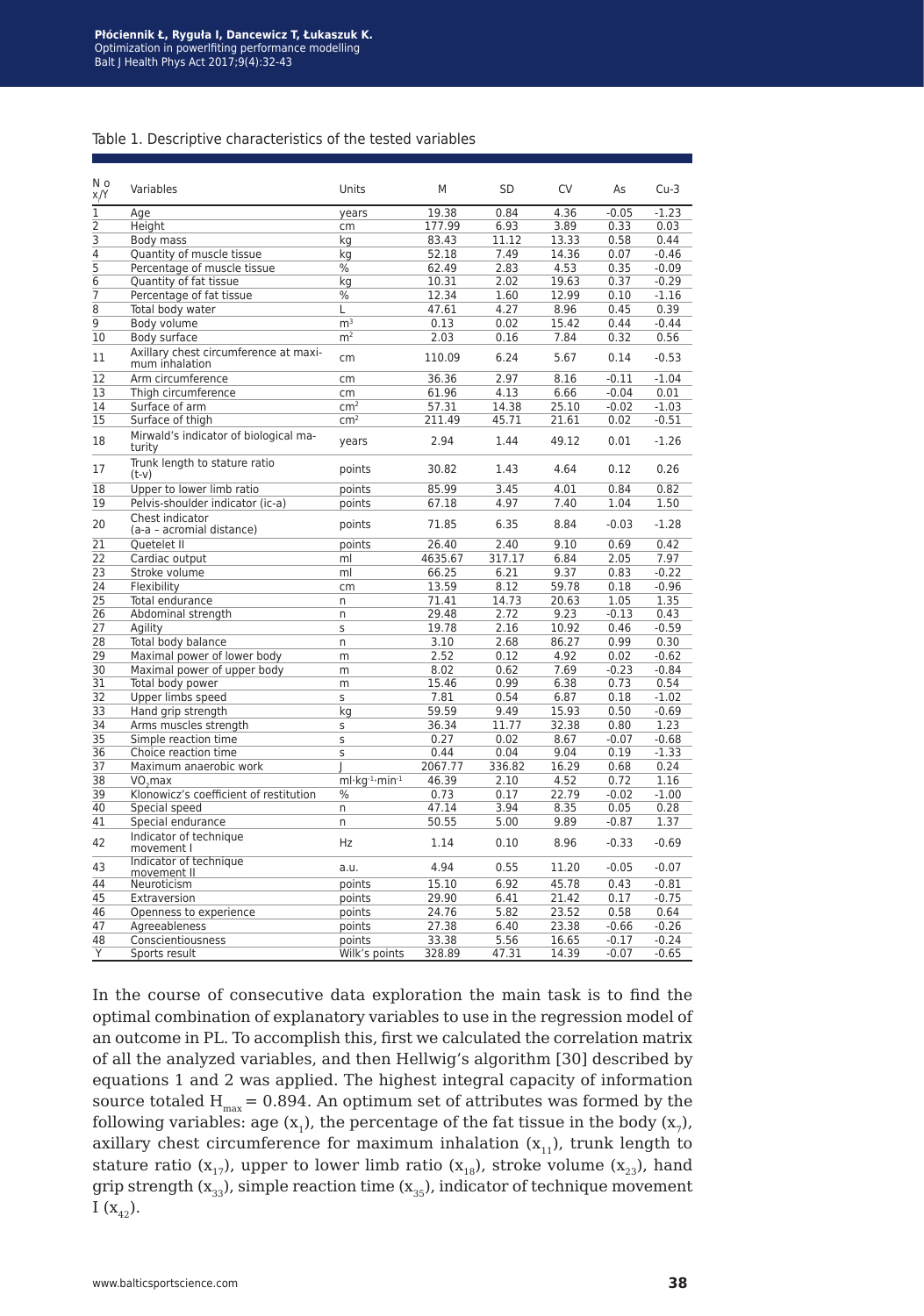The structure of  $H_{max}$  indicated that the sport outcome in young powerlifters is affected by both morphological and functional features. In further statistical analysis, the dependencies among variables, which were included in the optimum combination of predictors have been analyzed with the means of multidimensional regression function.

In the considered problem, after completing the regression equation with variables which formed the optimum combination and after estimating subsequent parameters, the biometric model for the raw data  $(\hat{\mathbf{y}})$  and the standardized results  $(\hat{\mathbf{y}})$  included just the additive components (Figures 1 and 2):

 $\hat{Y} = -293.061 + 5.278x_1 - 4.841x_7 + 2.326x_{11} + 2.237x_{17} + 1.248x_{18} +$  $(162.062)$   $(4.218)$   $(2.145)$  $(0.875)$  $(3.427)$  $(1, 317)$  $1.116x_{23} + 0.750x_{33} - 256.674x_{35} + 85.409x_{42}$  $(0.582)$  $(0.588)$  $(179.165)$  $(58.682)$ 

Fig. 1. The biometric model of raw data

 $\hat{Y} = 0.09877x_1 - 0.16892x_7 + 0.31811x_{11} + 0.06354x_{17} + 0.10968x_{18} +$  $(0.079)$  $(0.075)$  $(0.119)$  $(0.097)$  $(0.116)$  $0.15987x_{23} + 0.14399x_{35} - 0.14683x_{35} + 0.16917x_{42}$  $(0.083)$  $(0.111)$  $(0.102)$  $(0.116)$ 

Fig. 2. The biometric model of standardized results

Standardized parameters have a mean of zero and standard deviation of 1. This causes neutralization of intercept. Since the regression hyperplane goes through the intersection of the means of all variables, the intercept is no longer necessary in the regression function with standardized beta weights. The numbers in parentheses are the average errors of estimates intercept and directional coefficients of the model -  $S_h$ . They should be understood as a measure of precision of the particular estimate.

Evaluation of the quality of the model was made substantively and statistically. The substantive verification of the model acknowledged the consistency of regression equation with the assumptions of the theory which was used in its construction. Verification of the function (Figure 1) evidenced model coincidence and the following values of stochastic equations: (a) the variance of the random component  $s_e^2 = 267.71$ , (b) the average error of estimate = 16.36, (c) the coefficient of random variation  $V_{s_{\epsilon}} = 0.049$ , (d) the rate of convergence  $\varphi^2$  = 0.091, (e) the coefficient of determination  $R^2$  = 0.908, (f)  $s^2$  multiple correlation coefficient *R* = 0.953.

The practical value of the model was examined by a multi-dimensional test. As a generalization of the t-test, the global test F was used. In a multiple regression analysis, it is indeed an indispensable tool for testing the significance of all parameters. Fisher–Snedecor's test verifies three equivalent null hypotheses at the same time  $H_{0,1}$ :  $\Delta x_i \times b_i = 0$ ;  $H_{0,2}$ :  $R^2 = 0$ ;  $H_{0,3}$ :  $b_1x + b_0 = 0$ . Based on the analysis of the regression model for 19–20-year-old athletes F(9,20) = 22,272;  $p < .000$ , hypotheses  $H_{01,02,03}$  must be rejected. Thus, it can be stated that the model is suitable for supporting a diagnostic process of PL performance.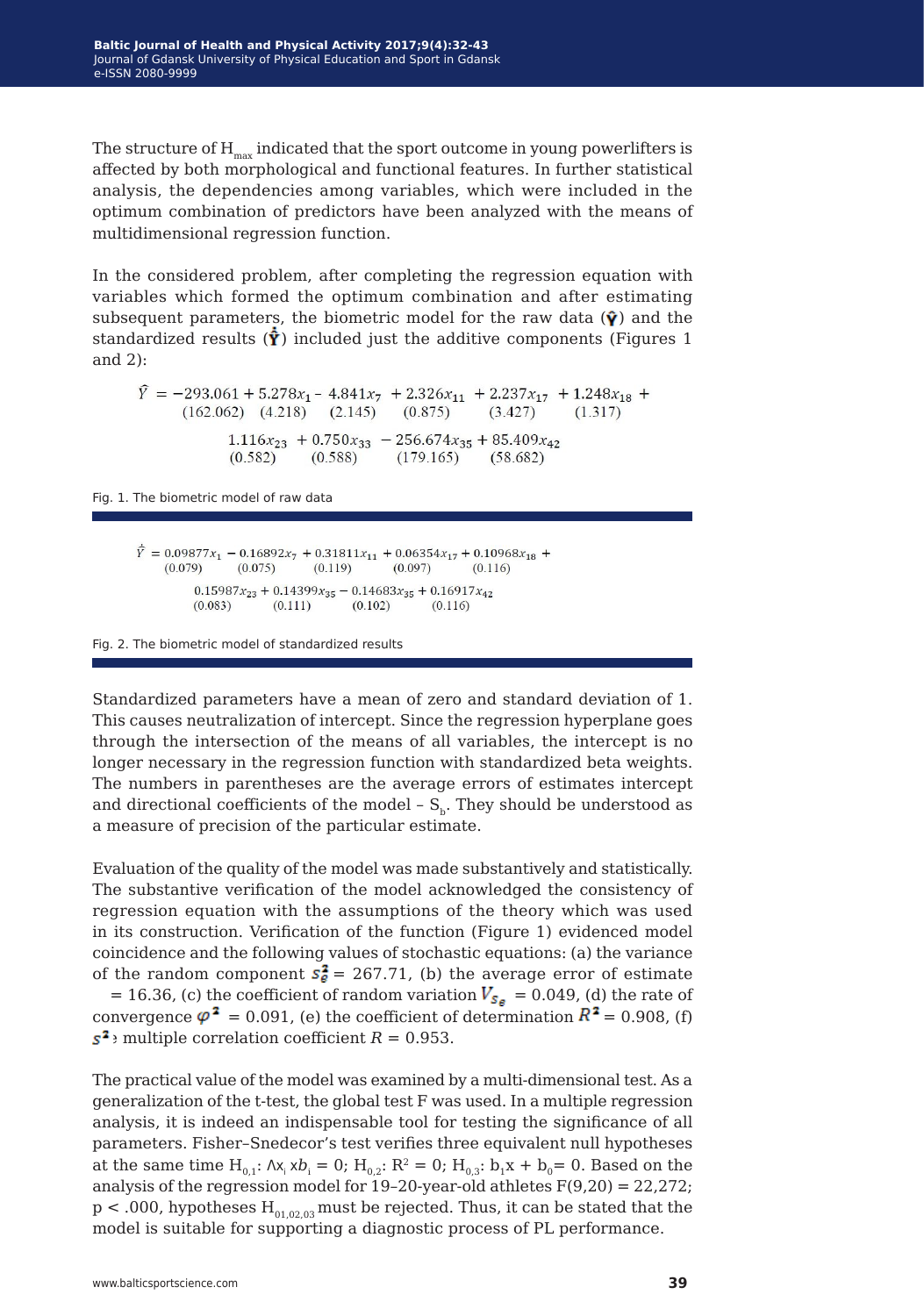### **discussion**

The research is a fragment of a long-standing project I. Rygula's Theory of Sport Selection Optimization (TSSO) [11, 12]. The concept involves a problem of choice of an optimum combination of explanatory variables in the biometric model of sport result. In the outcome, the TSSO provides an integral capacity of information -  $H_{\text{max}}$ , in terms of the analyzed issue -the sports result. The value of  $H_{max}$  in 19-20-year-old powerlifters was equal to 0.894. By comparison, in Ryguła's earlier study [12]  $\mathbf{H}_{\text{max}}$  was as high as 0.981 point.

Our research showed that the participation of functional and structural factors in the  $H_{max}$  set is balanced. It was noted that it is possible to treat morphological and functional features in the  $H_{max}$  set as an example of sport-specific structure with proportions dependent on the type of discipline as well as the level of sport mastery.

The presented set of variables represents the best combination of features giving the highest information content about the sports level of young powerlifters. Thereby, it was confirmed that characteristics of body composition, special physical fitness and the technique of movement will form the optimum combination of explanatory variables of the model. These characteristics have the highest value as diagnostic criteria and should not be neglected.

The complexity of problems in biological studies causes that observation requires many formal assumptions. Multiple regression is an appropriate analytical method for these situations. The review of literature includes several papers concerning explanation of the sports result in PL competitions using the analytical multiple regression method: bench press [9, 31], squat [2], or deadlift [10, 32, 33]. Athletes' somatic features, body proportions and weight, and height components were analyzed. Stochastic statistical indicators of the cited models included information about coefficients of determination, the average error of estimate and the coefficient of variation. Depending on the study, they amounted to:  $R^2$  – 0.62; S<sub>e</sub> – the average error of estimate – 13.8 kg [31],  $R^2 = 0.67$ ;  $S_e = 11.8$  kg [9],  $R^2 = 0.49$  points;  $S_e = 36.4$  kg; the coefficient of variation of – 17% [10], the percentage of explained variance: 45% – 64.2%, Se = 18.4 kg – 23.1 kg [32, 33].

As for now, the performed multidimensional analyses have not concerned powerlifting as a whole, but only its individual events. Nevertheless, the work of Mayhew et al. [32,33] showed statistically significant variables for all events. These were arm circumference and body fat percentage, which confirms the validity of combining these very potential determinants in powerlifting.

From the point of view of the undertaken research problems, a very important issue was to determine the value of effect of explanatory variables on the sports result in powerlifting at the junior level. After standardization of the data, the importance of variable  $x_{11}$  (axillary chest circumference at maximum inhalation) was revealed. Its contribution to the sports result was the largest of all attributes in the biometric model – more than  $\frac{1}{4}$  point (0.318). It can be shown with raw data that an increase in the chest circumference by 1 cm, measured at maximum inhalation in the axillary line contributes to improving the result in powerlifting by about 2.33 Wilk's points. More precisely, one could say that individuals differing one centimetre  $inx_{11}$ , but having the same values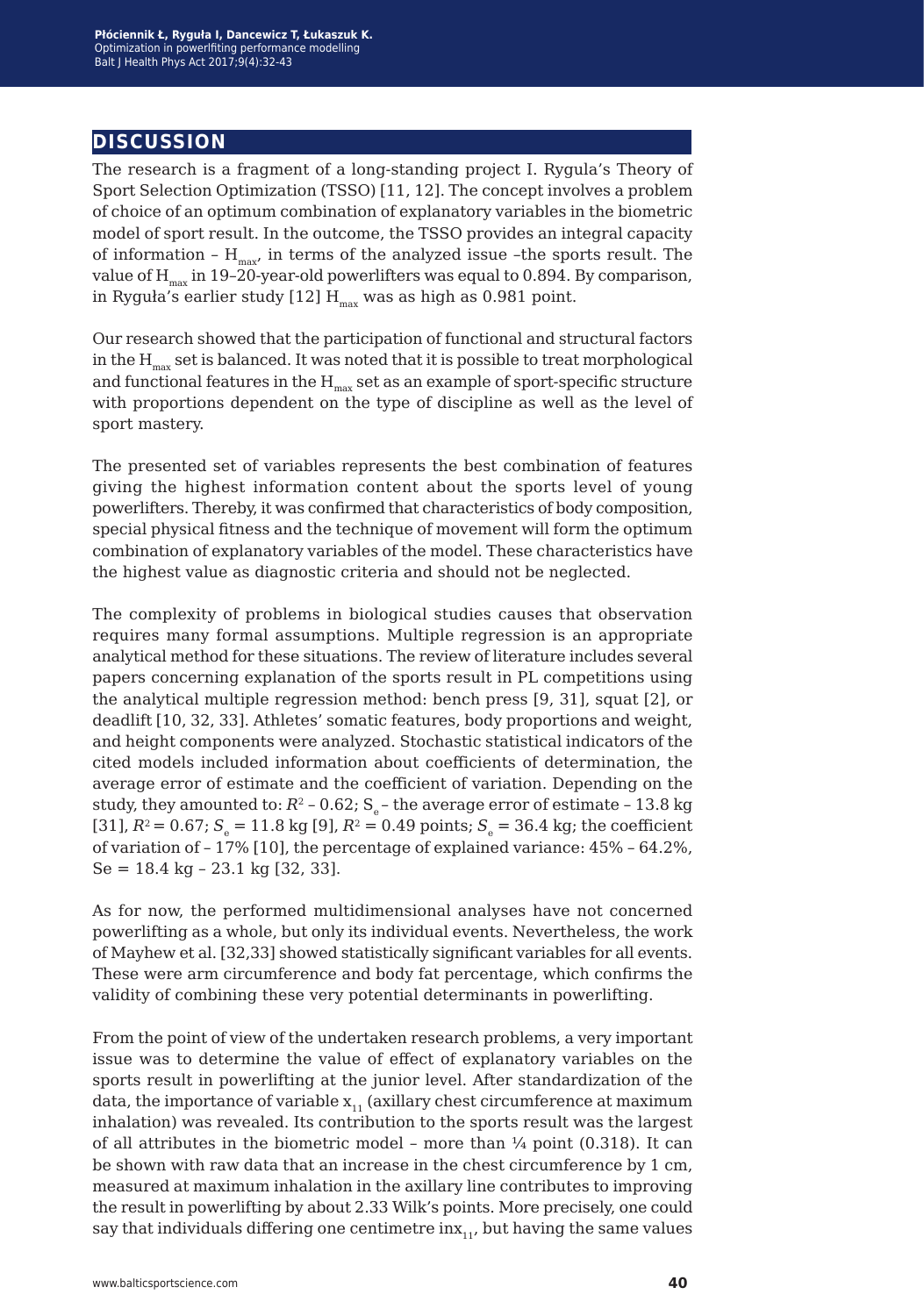on the other predictors, will have a mean difference in powerlifting Wilk's points equal to 2.33. In studies of other authors the circumference of chest variable was also included into models [9, 33] as deserving special attention. Along the lines, the above authors suggest that it is a hybrid feature because, on the one hand, it describes body composition, and, on the other hand, it characterizes an ability to elevate chest during PL events.

The remaining variables in the presented equations are also evidenced in reports of other scientists and include: age [10, 33], the percentage of body fat – study by Peterson et al. [34] (as cited in [35]), the length of body segments and indicators of its composition [2, 31]. From the research mentioned above the interesting fact is that there is a positive effect of age on the strength capabilities in the squat event and an increase in the sports result for bench press and for squat for the athletes with shorter legs.

In the study presented here, the balance of structural parameters of the model, based on raw data, indicated that achievements in powerlifting increase with stroke volume [ml] by an average of 1.12 Wilk's points. The reduction of body fat by 1% contributed to improving the point result by 4.84 Wilk's points. Improvement in the movement technique by one unit resulted in increasing achievements by 85.41 Wilk's points, which determines its significance and necessity of its continuous improvement among young competitors.

The specified characteristics, right after variable  $x_{11}$ , are carriers of information about the highest diagnostic value of the result in the powerlifting sports discipline. They are characterized by the same order of unity and the highest value (weights in the equation after data standardization).

The assumption concerning the extent of explanation of the studied problem is confirmed by calculating the coefficient of convergence  $\varphi^2$ . Since  $\varphi^2 = 0.091$ , the coefficient of determination  $(R^2)$  in the discussed issue is more than 0.68 point.

## **conclusions**

The collected factual information, data analysis and the quoted discussion are the basis for the following conclusions:

Nine variables represent the optimal combinations of predictors: age, the percentage of body fat, the axillary circumference of the chest at maximum inhalation, the upper to lower limb ratio, the trunk length to stature ratio (tv), the heart stroke volume, the hand grip strength, simple reaction time, and the movement technique.

With respect to the structural parameters of the equation (Figure 2), it can be stated that variables: x11 (0.318), x42 (0.169) x7 (0.169), x23 (0.160) have the highest diagnostic value.

In accordance with qualitative analysis of the biometric model, the value of the non-determination coefficient is only nine percent.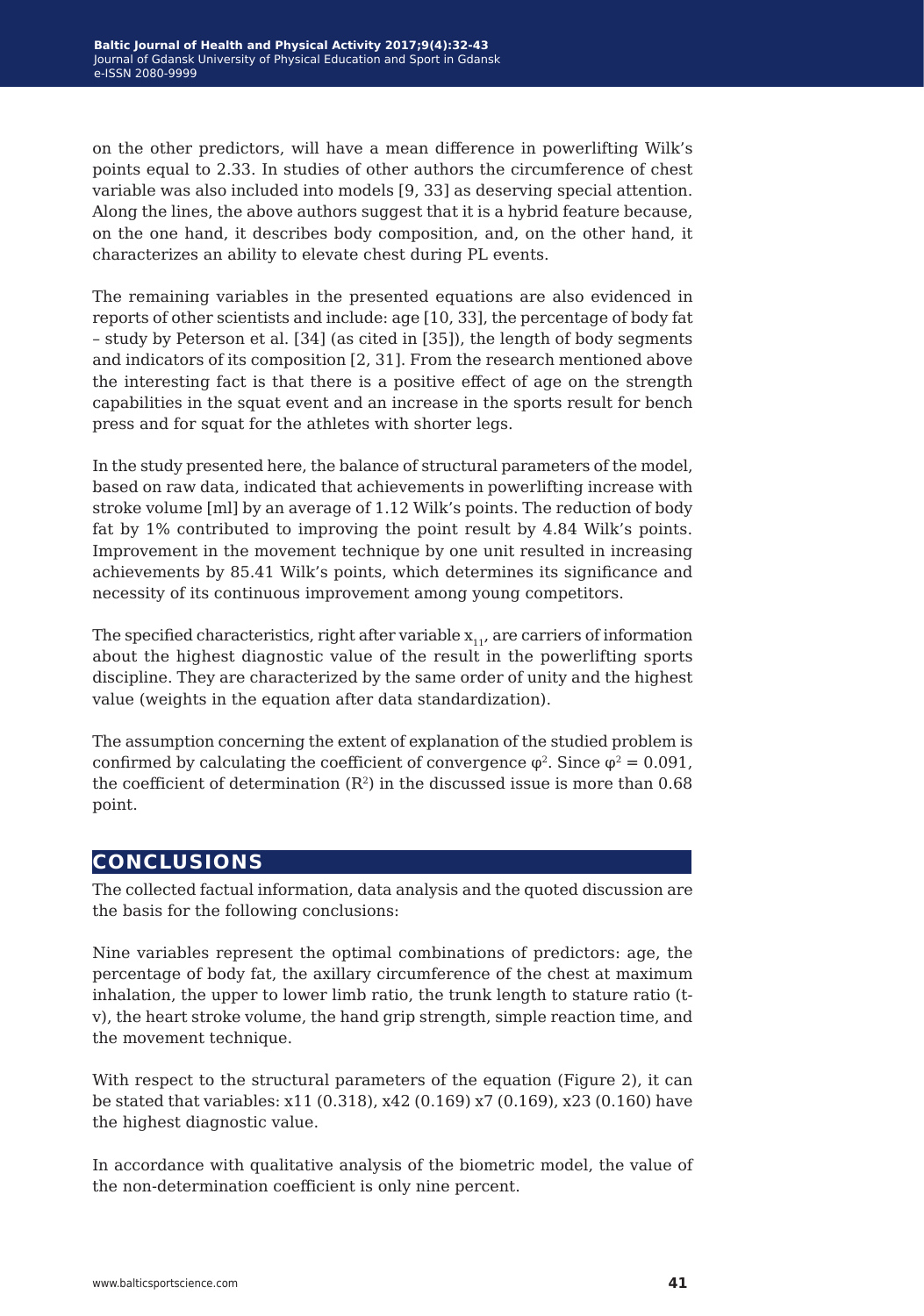#### **references**

- [1] Israetel MA, McBride JM, NuzzoJL, Skinner JW, Dayne AM. Kinetic and kinematic differences between squats performed with and without elastic bands. J Strength Cond Res. 2010;24:190-194.
- [2] Keogh JWL, Hume PA, Mellow P, Pearson S. The use of anthropometric variables to predict bench press and squat in well-trained strength athletes. In: Wang Q, editor. 23rd International Symposium on Biomechanics in Sports. Symposium conducted at the meeting of the International Society of Biomechanics in Sports, Beijing, China; 2005. Available in http://w4.ub.uni-konstanz.de/cpa/article/ view/841
- [3] Kokkonen J, Nelson AG, Eldredge C, Winchester JB. Chronic static stretching improves exercise performance. Med Sci Sport Exer. 2007;5:1825-1831. doi: 10.1249/mss.0b013e3181238a2b
- [4] Luo J, Clarke M, McNamara B, Moran K. Influence of resistance load on neuromuscular response to vibration training. J Strength Cond Res. 2009;23:420-427.
- [5] Yavuz HU, Erdağ D, Amca AM, Aritan S. Kinematic and EMG activities during front and back squat variations in maximum loads. J Sport Sci. 2015;33(10):1058-66. doi:10.1080/02640414.2014.984240
- [6] Swinton PA, Stewart AD, Keogh JWL, Agouris I, Lloyd R. Kinematic and kinetic analysis of maximal velocity deadlifts performed with and without the inclusion of chain resistance. J Strength Cond Res. 2011;25:3163-3174.
- [7] Myer GD, Kushner AM, Brent JL, et al. The back squat: A proposed assessment of functional deficits and technical factors that limit performance. Strength Cond J. 2014;36(6):4-27. doi:10.1519/ SSC.0000000000000103
- [8] Norwood J, Anderson GS, Gaetz M, Twist P. Electromyographic activity of the trunk stabilizers during stable and unstable bench press. J Strength Cond Res. 2007;21:497-502.
- [9] Mayhew JL, Ball TE, Ward TE, Hart CL, Arnold MD. Relationships of structural dimensions to bench press strength in college males. J Sport Med Phys Fit. 1991;31:135-141.
- [10] Mayhew JL, McCormick TP, Piper FC, Kurth AM, Arnold MD. Relationships of body dimensions to strength performance in novice adolescent male powerlifters. Pediatr Exerc Sci. 1993;5:347-356.
- [11] Ryguła I. Narzędzia analizy systemowej treningu sportowego [Tools of the system analysis in sportstraining]. Katowice: Wydawnictwo Akademii Wychowania Fizycznego; 2000. Polish.
- [12] Ryguła I. Proces badawczy w naukach o sporcie [The research process in sport sciences]. Katowice, Poland: Wydawnictwo Akademii Wychowania Fizycznego; 2003. Polish.
- [13] Vanderburgh PM, Batterham AM. Validation of the Wilks powerlifting formula. Med Sci Sport Exer. 1991;31:1869-1875.
- [14] Płóciennik Ł, Ryguła I. Powerlifting at junior level. Selection paradigm. In: Cabri J, PezaratCorreia P, Barreiros J, eds. Proceedings of the 1st International Congress on Sports Science and Technology Support, Vilamoura, Portugal; 2013.
- [15] Drozdowski Z. Antropometria w wychowaniu fizycznym [Anthropometry in physical education]. Poznań: Wydawnictwo Akademii Wychowania Fizycznego; 1998. Polish.
- [16] Shephard RJ. Body composition in biological anthropology. London: Cambridge University Press; 1991. Polish.
- [17] Watson PE, Watson ID, Batt RD. Total body water volumes for adult males and females estimated from simple anthropometric measurements. Am J Clin Nutr. 1980;33:27-39.
- [18] Mirwald RL, Baxter-Jones ADG, Bailey DA, Beunen GP. An assessment of maturity from anthropometric measurements. Med Sci Sport Exer. 2001;34:689-694.
- [19] McArdle WD, Katch FI, Pechar GS, Jacobson L, Ruck S. Reliability and interrelationships between maximal oxygen intake, physical work capacity and step-test scores in college women. Med Sci Sport Exer. 1972;4:182-186.
- [20] Drabik J. Ocena poziomu sprawności specjalnej [Assessment of the level of special fitness]. In: Drabik J, Resiak M, Prętkiewicz-Abacjew E, eds. Sześcioletnie dziecko gdańskie w latach 1995–2004: Szkic antropometryczny: Trendy i standardy [A 6-year-oldchild of Gdańsk 1995–2004: Anthropometric draft: Trends and standards] Gdańsk: Wydawnictwo Akademii Wychowania Fizycznego; 2007, 14-16. Polish.
- [21] Council of Europe. EUROFIT: Handbook for the EUROFIT Tests of Physical Fitness. Rome: Secretariat of the Committee for the Development of Sport within the Council of Europe; 1988.
- [22] Mayhew JL, Bird M, Cole ML, et al. Comparisons of the backward overhead medicine ball throw to power production in college football players. J Strength Cond Res. 2005;19:514-518.
- [23] Salonia MA, Chu DA, Cheifetz PM, Freidhoff GC.Upper-body power as measured by medicine ball throw distance and its relationship to class level among 10- and 11-year-old female participants in club gymnastics. J Strength Cond Res. 2002;18:695-702.
- [24] Bolach E, Jacewicz K. Modyfikacja testu Wingate w ocenie wydolności wysiłkowej kadry Polski niepełnosprawnych ciężarowców [Modified Wingate test for estimation of exercise capacity of Polish disabled weight-lifters]. Fizjoterapia. 2008;16(3):57-68. doi: 10.2478/v10109-009-0029-4. Polish.
- [25] Forbes SC, Candow DG, Little JP, Magnus Ch, Chilibeck PD. Effects of Red Bull energy drink on repeated Wingate cycle performance and bench-press muscle endurance. J Sport Nutr Exerc Metab. 2007;17:433-444.
- [26] Zawadzki B, Strelau J, Szczepaniak P, Śliwińska M. Inwentarz Osobowości NEO-FFI Costy i McCrae [Costa's and McCrae's Personality Inventory NEO-FFI]. Warsaw: Polskie Towarzystwo Psychologiczne; 1998. Polish.